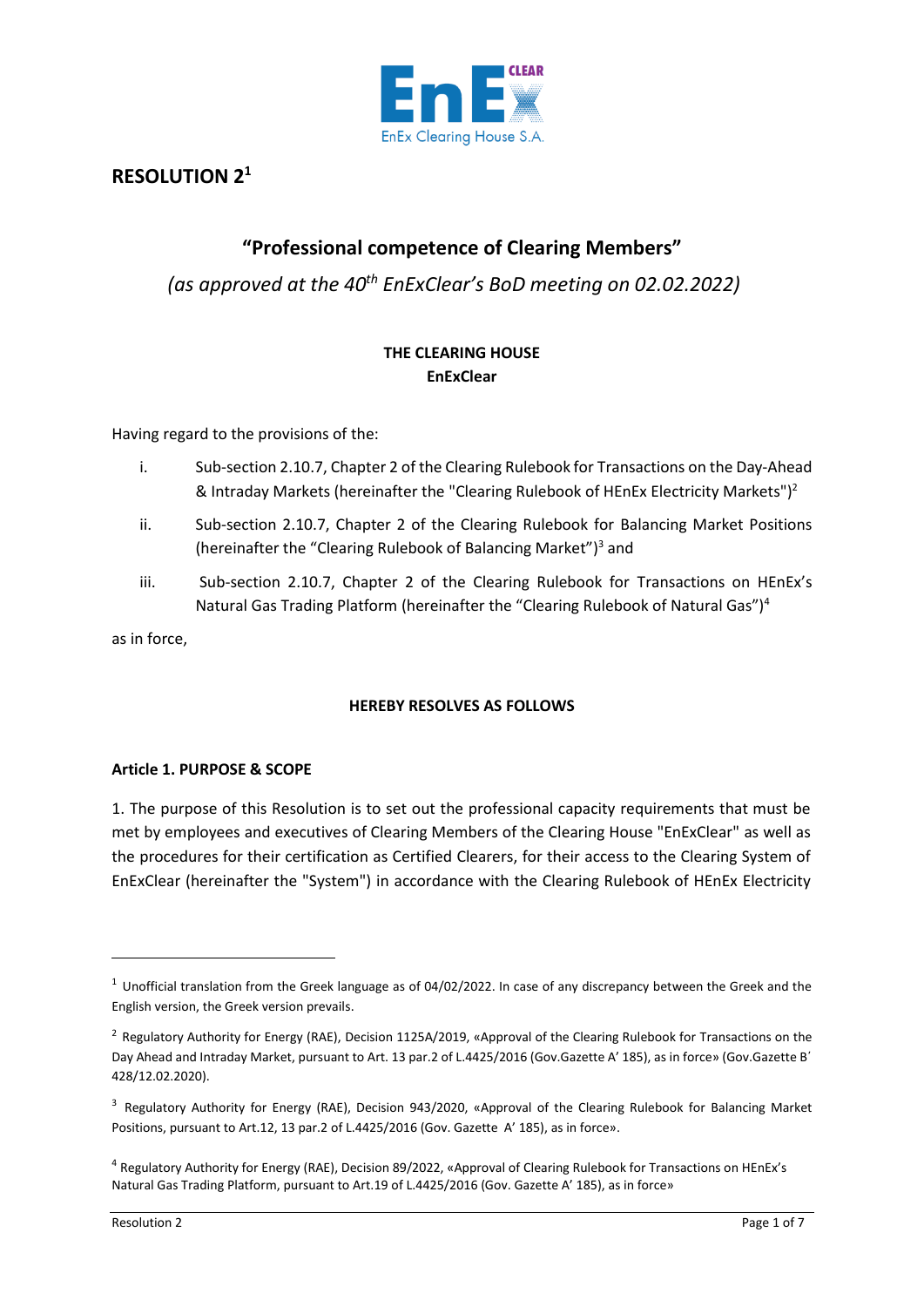

Markets, the Clearing Rulebook of Balancing Market, the Clearing Rulebook of Natural Gas and the respective procedures governing the function of clearing.

2. This Resolution applies to Clearing Members and to those persons holding the position of Certified Clearer at a Clearing Member.

3. The terms and definitions used in this Resolution shall have the same meaning as the one assigned to them by Law 4425/2016, Law 4001/2011 or other related National or Union Law, in the Clearing Rulebook of HEnEx Electricity Markets, in the Clearing Rulebook of Balancing Market and in the Clearing Rulebook of Natural Gas as well as any Resolutions issued in their implementation, unless otherwise expressly stipulated.

In every case, the provisions of this Resolution are interpreted in accordance with the rules and principles provisioned in the Scope of Application of the Clearing Rulebook of HEnEx Electricity Markets, in the Scope of Application of the Clearing Rulebook for Balancing Market and in the Scope of Application of the Clearing Rulebook of Natural Gas.

Moreover, any reference in this Resolution to "Competent Department" shall be to the Certification/Training Department which EnExClear has or utilises in the framework of using relevant outsourcing services to exercise its functions in accordance with the terms hereof.

# **Article 2. CERTIFICATES OF CLEARING MEMBER EMPLOYEES AND OFFICERS**

### **2.1 Certificates**

1. For the purpose of recognising the professional competence of employees and officers, EnExClear issues the Energy Clearer Certificate (hereinafter "ECC").

2. The ECC relates to the performance of duties of a Certified Energy Clearer at a Clearing Member of EnExClear for:

a) the Clearing of Transactions on the Day Ahead and Intraday Markets of HEnEx,

b) the Clearing of Positions on the Balancing Market of the HETS Operator and

c) the Clearing of Transactions on HEnEx's Natural Gas Trading Platform.

### **2.2 Obligations of Clearing Members**

1. Every employee or officer acting as a Certified Energy Clearer at a Clearing Member must have an ECC.

2. Clearing Members must ensure that the Energy Clearing Members employed by them have an ECC.

3. Clearing Members must also ensure that the Energy Clearing Members employed by them have, on an ongoing basis, adequate knowledge of the Clearing Rulebook of HEnEx Electricity Markets,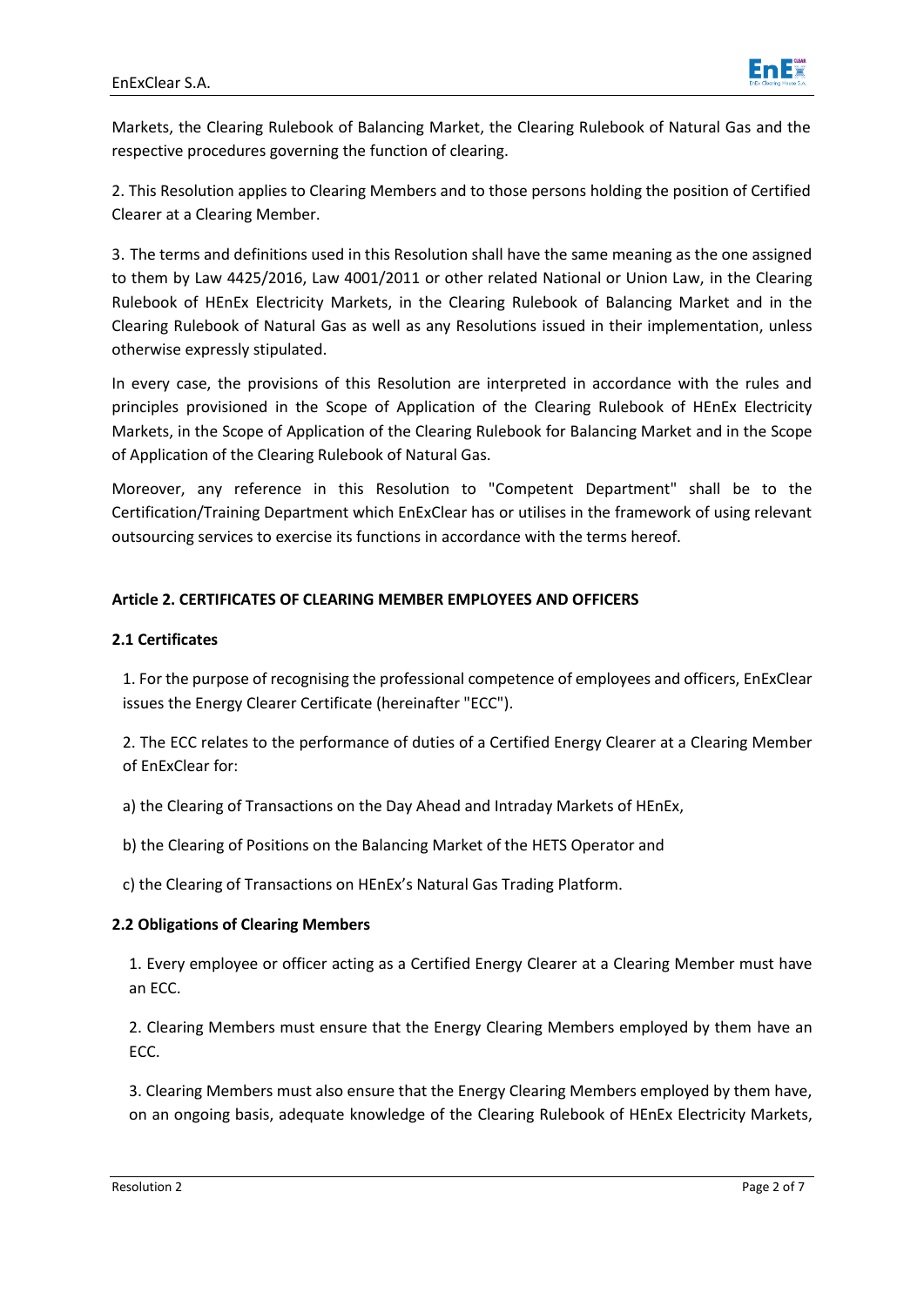

the Clearing Rulebook of Balancing Market, the Clearing Rulebook of Natural Gas and the procedures in general which govern the operation of EnExClear and its systems.

# **2.3 Prerequisites for the granting of the ECC**

1. The ECC is granted by EnExClear provided all the following requirements are met:

a) the candidate is at least 18 years old,

b) there are no grounds for not granting the ECC pursuant to par. 2,

c) the candidate has passed the examinations held for granting of the relevant Certificate in accordance with the provisions of paragraphs 3.1 to 3.4 of Article 3 or qualifies for exemption from the aforesaid examinations in accordance with the provisions of par. 3.5, Article 3 of this Resolution,

d) the candidate has paid the relevant fees to EnExClear in accordance with the provisions of par. 3.6, Article 3 of this Resolution.

2. The ECC is not granted if:

a) the candidate has been convicted by final judgment of an offence that constitutes an impediment to his or her appointment to a civil servant position, in accordance with the relevant provisions of paragraph 1, Article 8, Law 3528/2007 (Government Gazette A' 26/2007), or has been dismissed from another position for disciplinary reasons pursuant to the same law, or has been convicted by final judgment of any offence of articles 398 or 406 of the Penal Code as they were in force (default and fraudulent misleading to exchange market transactions) or of legislation on protection against acts of persons holding privileged information and acts of market manipulation pursuant to Regulation (EU) 1227/2011 (OJ L 326, 8.12.2011), Regulation (EU) 596/2014 (OJ L 173, 12.6.2014), Law 4443/2016 (Government Gazette Α' 232/9.12.2016) and Directive (EU) 2014/57 (OJ L 173, 12.6.2014) and legislation on the prevention and suppression of money laundering and terrorist financing (Directive 2015/849/EU, Law 4557/2018, Government Gazette A' 139/2018).

b) a fine of at least ten thousand euros ( $\epsilon$  10,000) in total has been issued on the candidate for breaches of the provisions of instance (a) above, for which the time allowed for filing a court appeal has expired or in regard to which a final judgment has been entered dismissing the appeal.

c) references to the above provisions include also their former versions depending on the time the offense was committed.

# **2.4 Certification Application & Documentation**

1. The applications for granting the ECC in accordance with the present submitted to the Competent Department, which ensures for the issuance of the ECC in accordance with the terms thereof.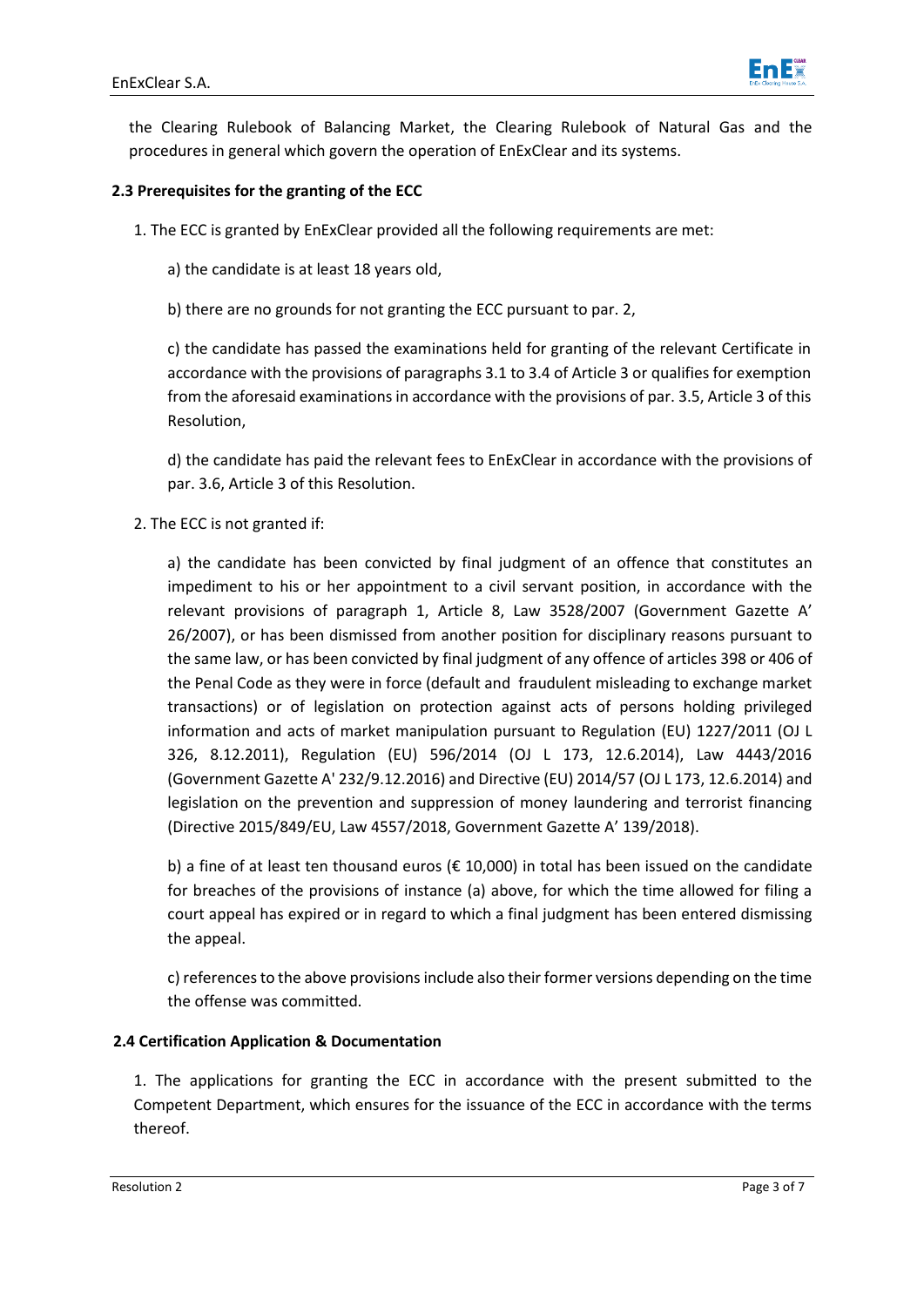

2. The application must be submitted in a form that is available from the aforesaid Department.

3. The application must be accompanied by the supporting documents required in each case, along with the proof of payment of the applicable certification fee, as these are specified by the Competent Department.

4. In order to be reviewed by the Competent Department, the application and relevant documentation must be completed fully and clearly before being submitted within the deadline set in each instance.

# **Article 3. TERMS & CONDITIONS ON CONDUCTING CERTIFICATION SEMINARS AND EXAMINATIONS AND ISSUING CERTIFICATES**

### **3.1 Responsibility for conducting certification seminars and examinations**

1. Seminars and examinations for granting the ECC are held by the Competent Department under the supervision of the Examination Committee of par. 3.2, Article 3.

2. Certification examinations are held by the Competent Department at least once (1) a year.

3. In order to conduct certification seminars and exams for granting the ECC, the Examination Committee must first approve, the training programme including the curricula and exam material, in accordance with par. 3.3, Article 3, as well as the lecturers.

4. The place and time for the holding of certification seminars and examinations for granting of the ECC, as well as all other related issues, shall be posted on the relevant website by the Competent Department.

### **3.2 Examination Committee**

1. The Examination Committee shall oversee the holding of ECC exams relating to professional competence in accordance with the provisions hereof.

2. The Examination Committee shall also be responsible for verifying fulfilment of requirements relating to the exemption from certification examinations as set out in par. 3.5 of Article 3, as well as for any other matter relating to the granting of an ECC pursuant to this Resolution.

3. The composition and members of the Examination Committee and any other matter relating to its operation shall be determined by decision of EnExClear.

### **3.3 Exam material**

1. The exam material for the examinations for granting the ECC covers subjects pertaining to Clearing and Settlement, in accordance with the regulatory provisions governing Clearing and Settlement, as specified in the Clearing Rulebook of HEnEx Electricity Markets, the Clearing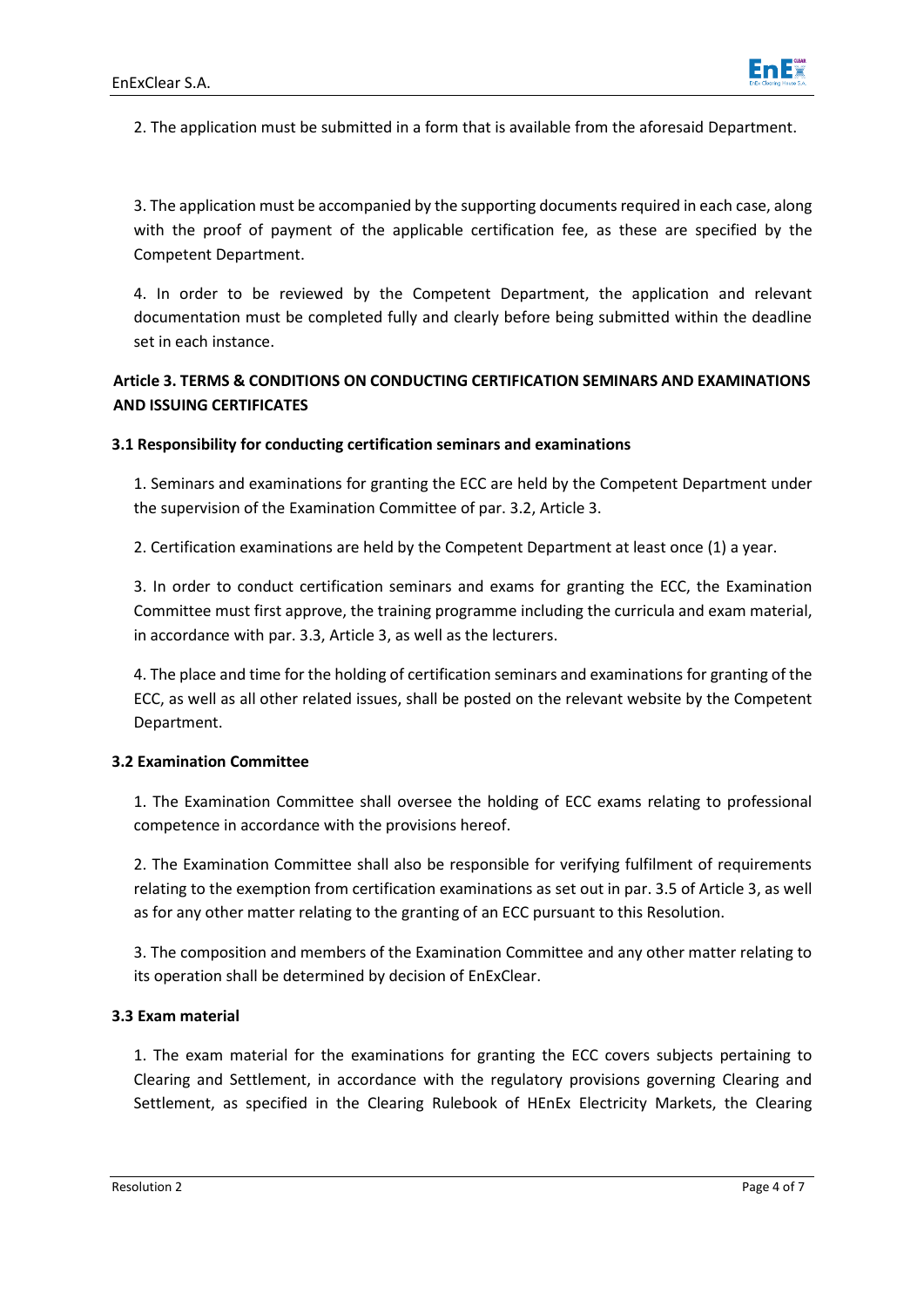

Rulebook of Balancing Market and the Clearing Rulebook of Natural Gas, as well as the systems and procedures applied in the respective Markets.

2. The exam material or any changes thereto shall be specified by decision of the Examination Committee and posted on the EnExClear website at least fifteen (15) business days before the date on which the examinations are held.

## **3.4 Arrangements for holding Certification Examinations**

1. Certification Examinations are written using the multiple choice test system.

2. Prior to the conduction of the examinations, the Examination Committee shall decide on any matters relating to their conduction such as, indicatively, the total number of questions, the scoring method, the duration of the examinations, as well as the Examiners it has appointed to conduct the entire procedure.

3. The Examination Committee or its duly appointed Examiners shall choose the questions, supervise the examination procedure, score and sign the answer sheet of each examinee and draw up the final list of successful candidates. The aforesaid list shall be posted on the website of EnExClear. To pass the examination, candidates must correctly answer at least sixty percent (60%) of the questions.

4. All sets of questions, as a result of the above procedure, shall be kept in a special file confidentially.

5. With regard to the Certification Examination, the following shall apply in particular:

a) Candidates must appear at the examination venue at the time specified in relevant announcements posted on the website of EnExClear.

b) Following the relevant identity check, candidates are given a special answer sheet that has a piece of opaque material masking the section containing the examinee's identification details.

c) The examination commences once all the examinees have been handed out the questions, so they are also allowed to look at the questions. The duration of the examination shall be strictly observed, with examinees handing in the answer sheets and questions at the end of the allotted time.

d) The Examination Committee or its duly appointed Examiners evaluate, score and sign the answer sheet of each examinee. On the responsibility of the Competent Department, the opaque material is then removed from each answer sheet and the list of successful candidates is prepared in alphabetical order.

6. The Examination Committee is entitled to modify the procedure for conducting Certification Examination, especially in cases where the use of electronic systems is used to perform a remote

Resolution 2 Page 5 of 7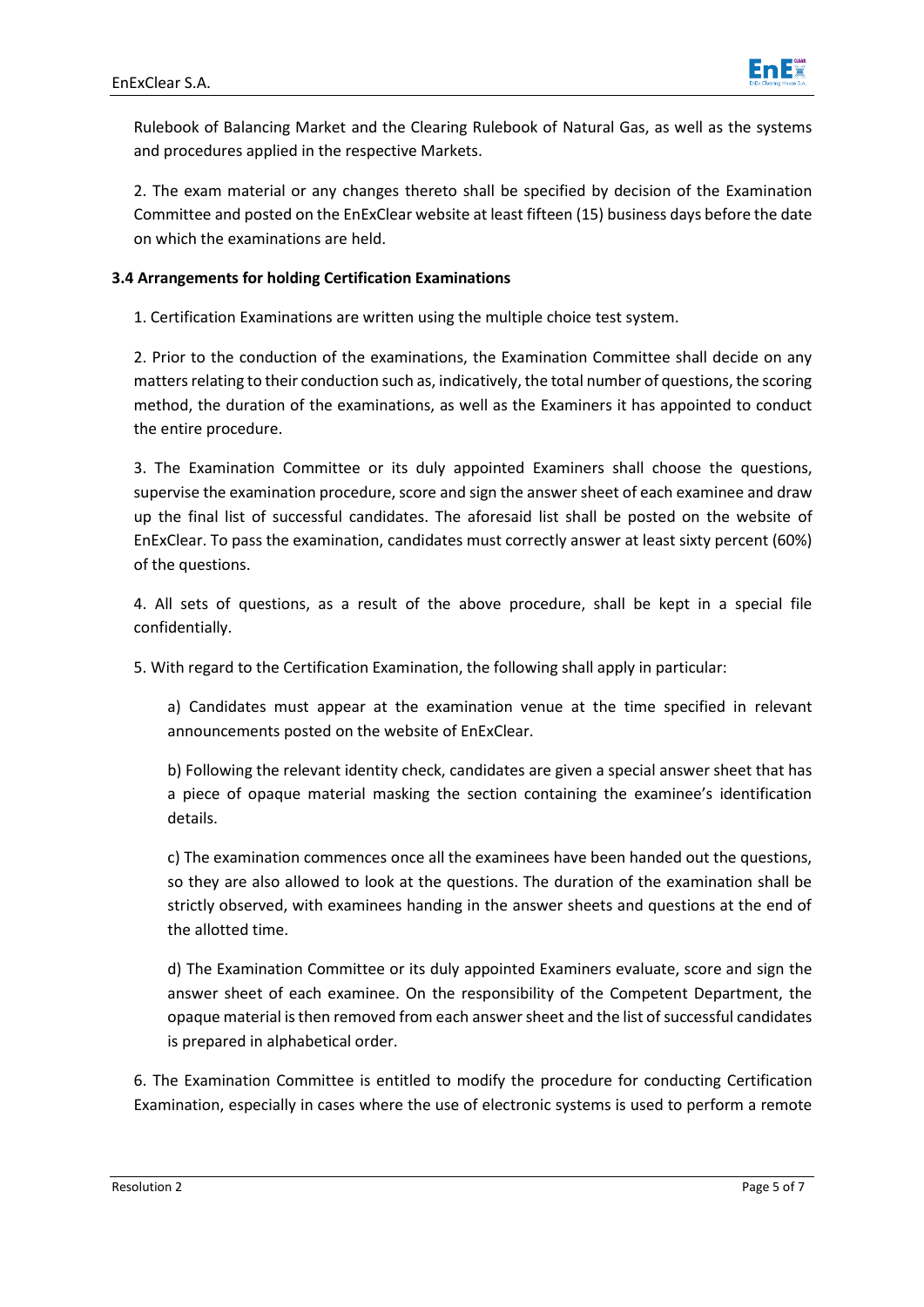

examination. This procedure will be announced at the same time as the announcement of the examination material of the examinations.

### **3.5 Exemption from Certification Examinations**

An ECC may be awarded without a candidate's participation in Certification Examinations provided the candidate meets cumulatively the criteria 1, 2 and 3 below:

1. Has:

a) a certificate equivalent to the ECC, granted by a clearing house or central counterparty in the energy markets(electricity or/and natural gas) of a member state of the European Economic Area (EEA), or

b) two years of previous work experience, gained over the five (5) years period prior to the submission of the certification application, at an energy market member (electricity or/and natural gas) or clearing house or central counterparty in a member state of the EEA, , primarily engaged in the performance of clearer duties in respect of energy products corresponding to the object of the requested ECC certification.

2. Has attended the relevant seminar organized by EnExClear on subjects relating to the function of clearing and settlement. These seminars are held at least one (1) time a year.

3. Both the candidate and the Clearing Member at which the candidate intends to perform his/her duties declare, in a form made available by EnExClear, that the candidate is acquainted with the Clearing Rulebook of HEnEx Electricity Markets, the Clearing Rulebook of Balancing Market, the Clearing Rulebook of Natural Gas and the relevant Resolutions of EnExClear, fully understands their content, and is fully aware of the obligations and consequences emanating from the performance of duties as a Certified Energy Clearer in accordance with the terms hereof.

### **3.6 Fees payable to EnExClear**

In order to consider the application for an ECC, candidates must pay to EnExClear the applicable certification fee, as this is set from time to time and posted on the website of EnExClear. The certification fee covers only the participation in the examinationsfor granting an ECC or the exemption from these and does not apply to the participation in the certification seminars.

## **3.7 Certificate Withdrawal**

An Energy Clearing Certificate granted in accordance with the terms hereof will be temporarily revoked or withdrawn by EnExClear: